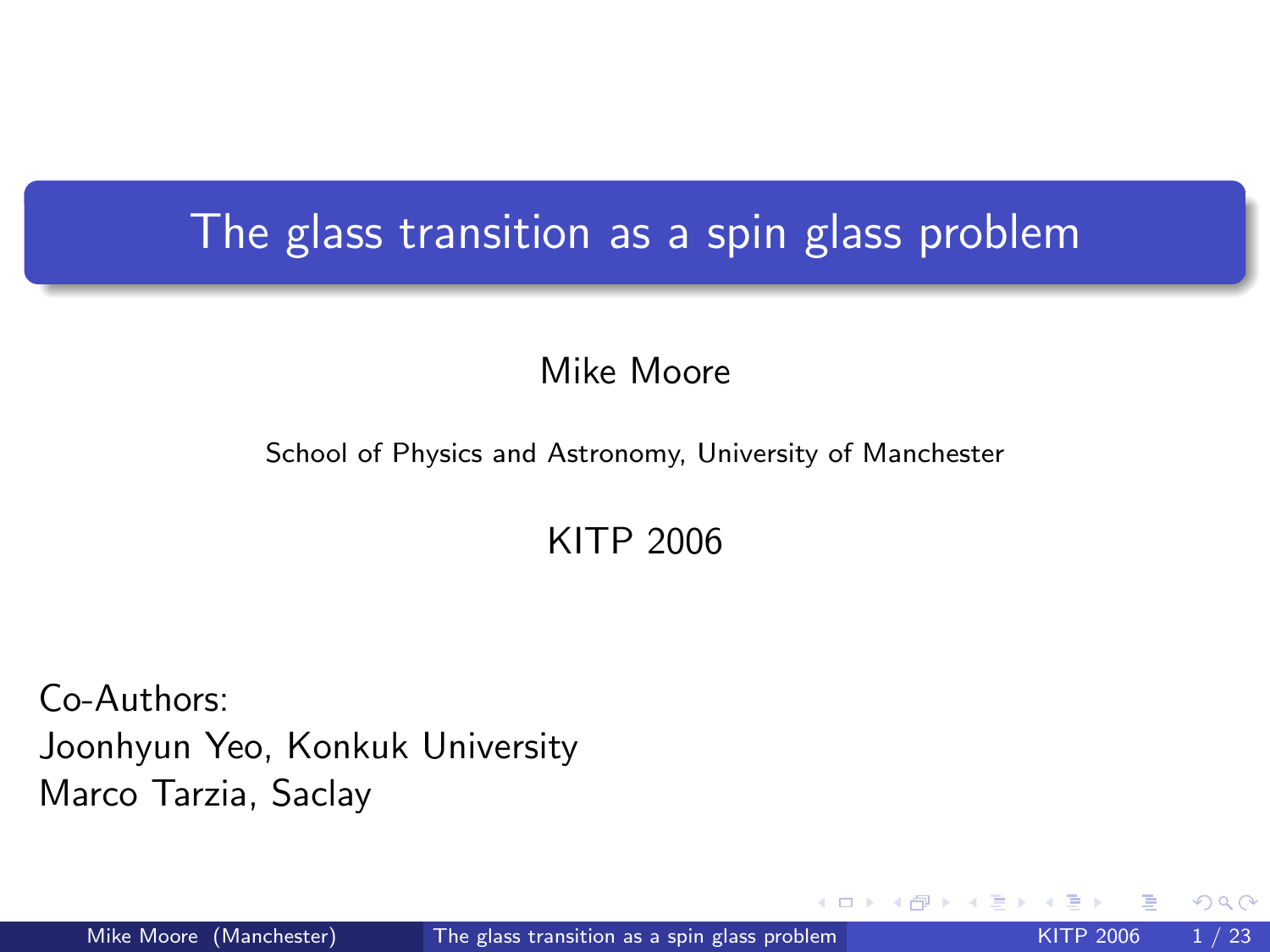# Regimes of Liquid/Glass Physics

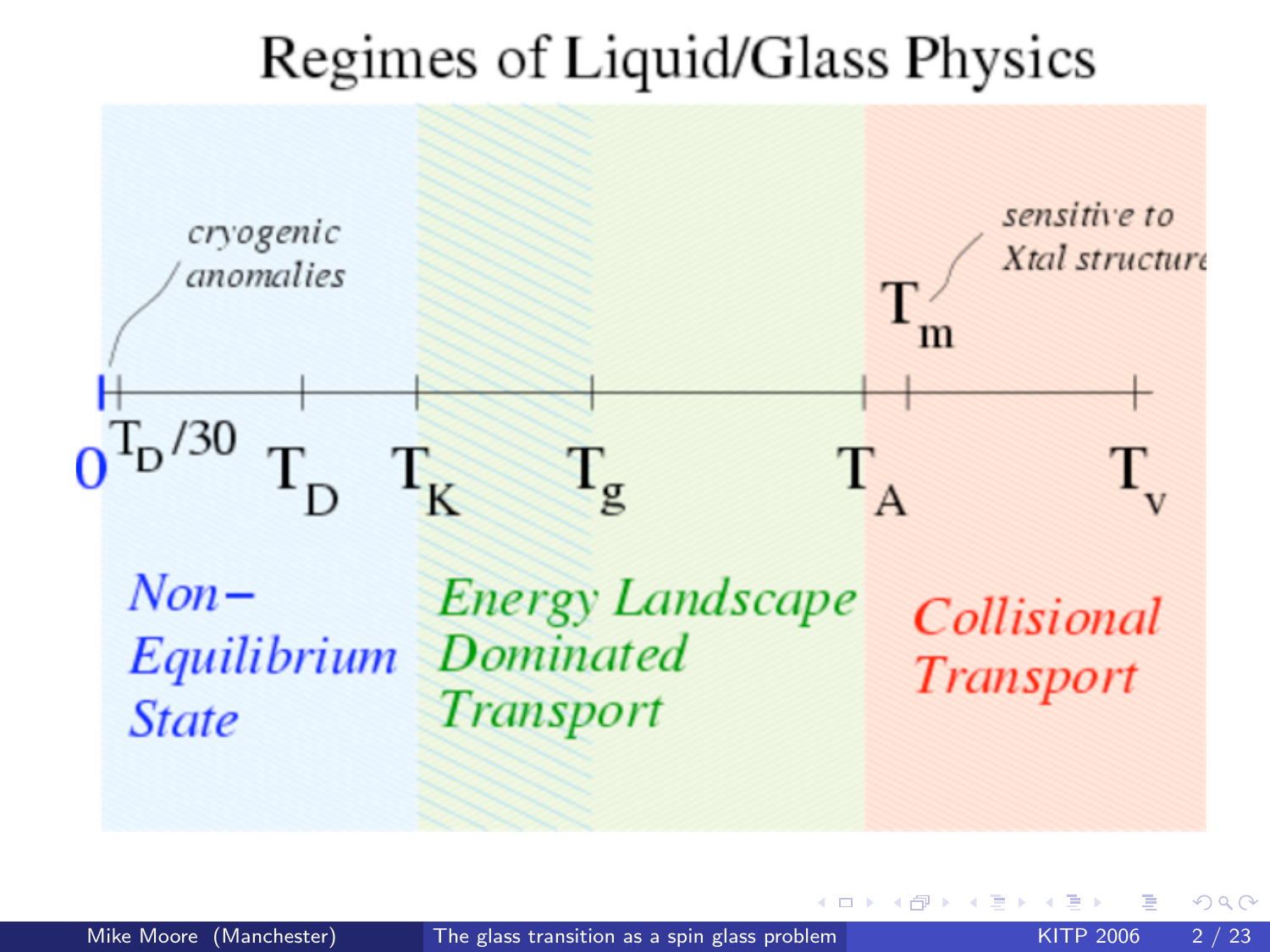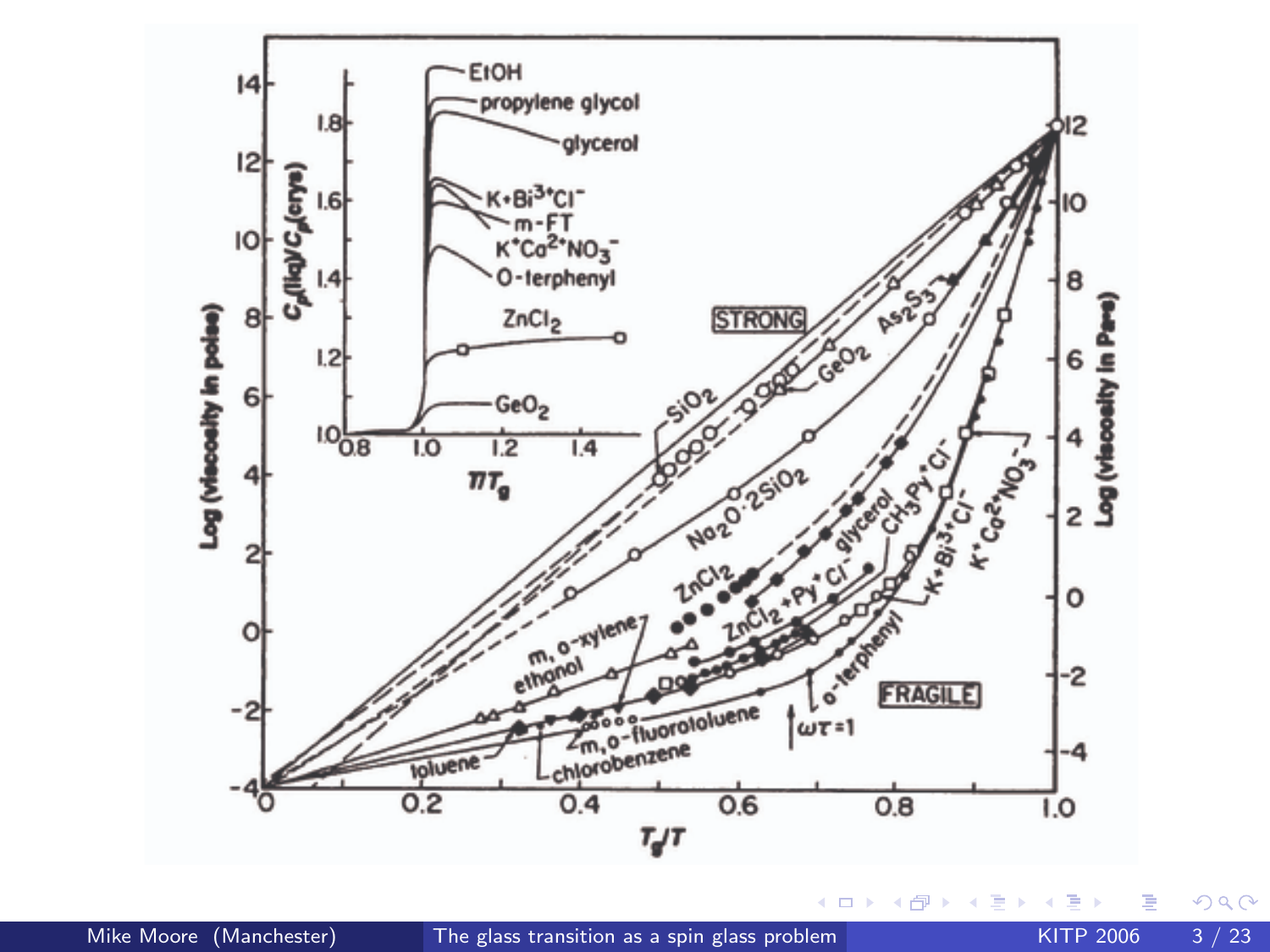- **•** Glass phenomenology
- $\bullet$  Formalism to show that the supercooled liquid (with no disorder) near its glass transition is in the universality class of the *sing spin* glass in a field ( with quenched disorder)
- Droplet scaling ideas: predicts behaviour on long lengthscales and timescales
- Long lengthscales are not being reached in experiments, glasses are in a pre-asymptotic regime – numerical work on Ising spin glass in a field indicates that it mimics conventional glass phenomenology when lengthscales are modest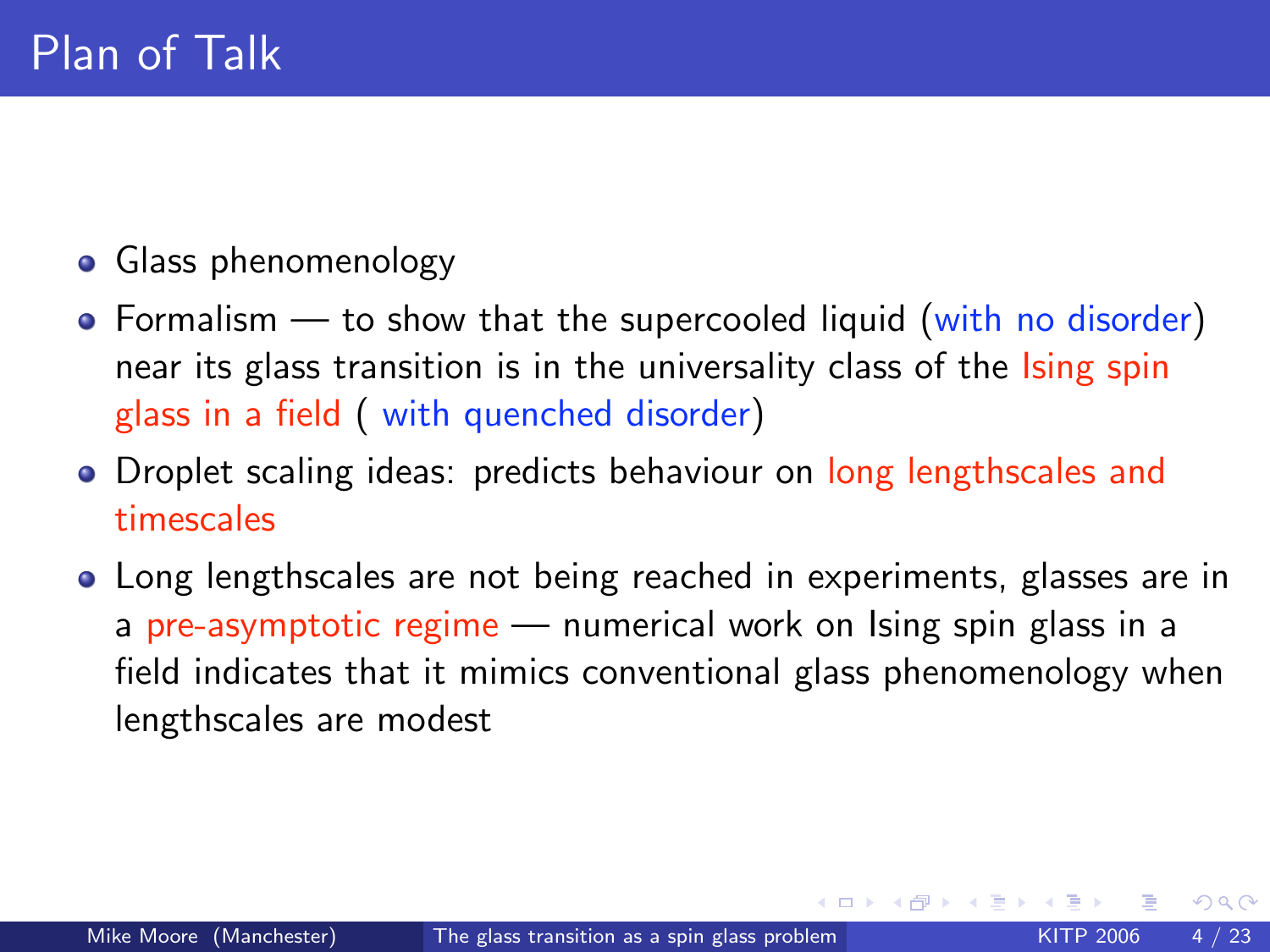# Why might there be a thermodynamic glass transition?

Vogel-Fulcher law

$$
\eta \sim \exp[DT_0/(T-T_0)].
$$

(But no data near  $T_0$  so no evidence of a real transition at  $T_0$ ). Relaxation time  $\tau \sim \eta$ . *D* is the 'fragility' "Strong" glasses: simple Arrhenius (i.e.  $T_0 = 0$ )

• Kauzmann Paradox: Configurational entropy per molecule apparently goes to zero at *T<sup>K</sup>*

<span id="page-4-0"></span>
$$
s_c(T) \sim k_B(T-T_K)/T_K \sim \Delta C_p(T/T_K-1)
$$

(But no data right up to the Kauzmann temperature  $T_K$ ).

- The ratio  $T_K/T_0$  lies between 0.9-1.1 for many glass formers for which  $T_K$  ranges from 50 K to 1000 K.
- Simulations (and experiment) support existence of a growing lengthscale  $L^*(T)$ ; increasingly large regions have to move simultaneously for the liquid to flow. At  $T_g$ ,  $L^*(T)$  only about 6 particle diameters.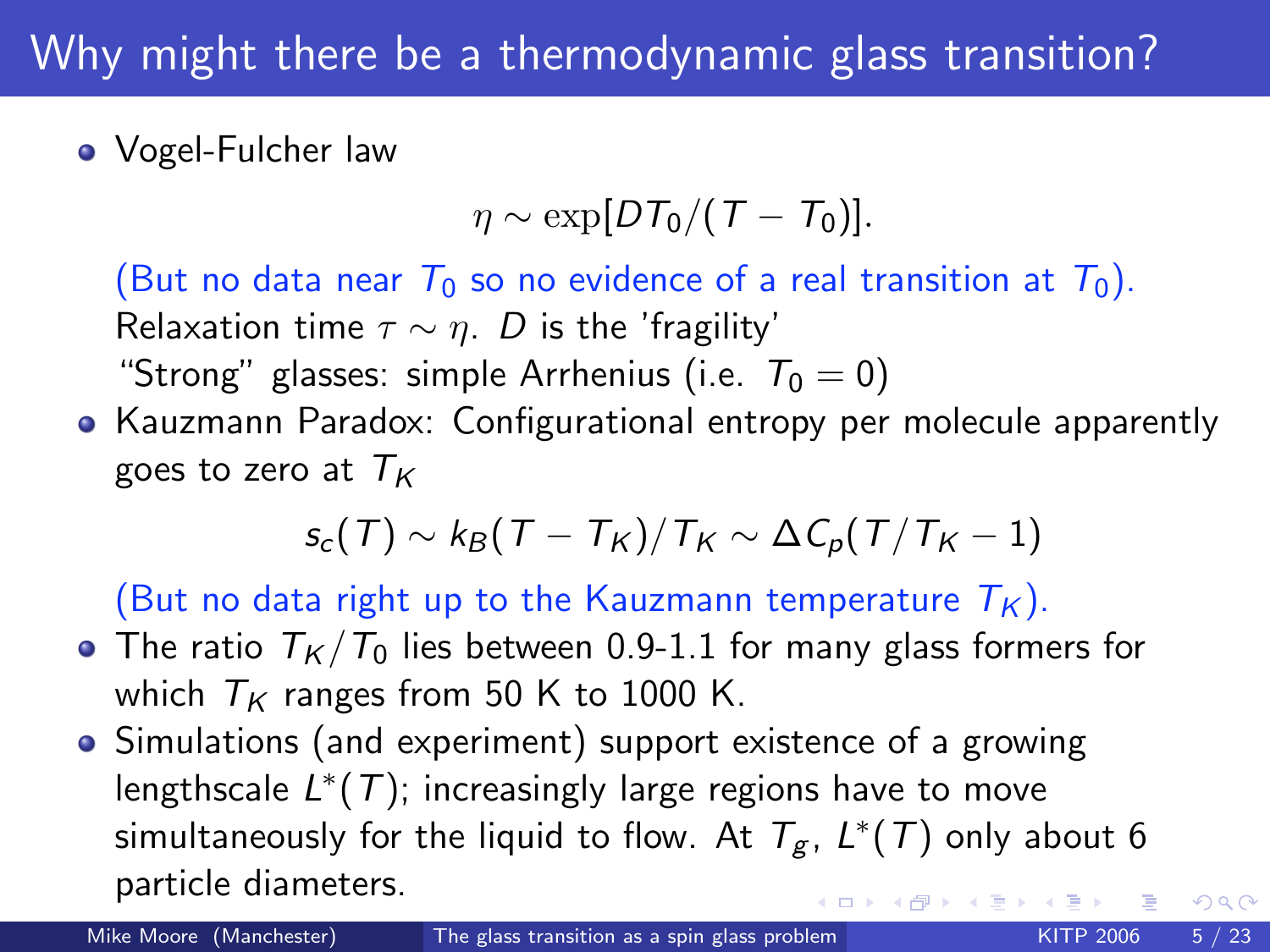$$
\tau \sim \tau_0 \exp[A/T_{\mathcal{S}_C}(T)]
$$



*s*<sup>*c*</sup> (*T*)**L**<sup>\*</sup> (*T*)<sup>*d*</sup> ∼ *k*<sub>*B*</sub> ln [2](#page-4-0)

 $\Box$ 

 $\sim$ ∍ ×

Mike Moore (Manchester) The glass [transition](#page-0-0) as a spin glass problem KITP 2006 6/23

э

Þ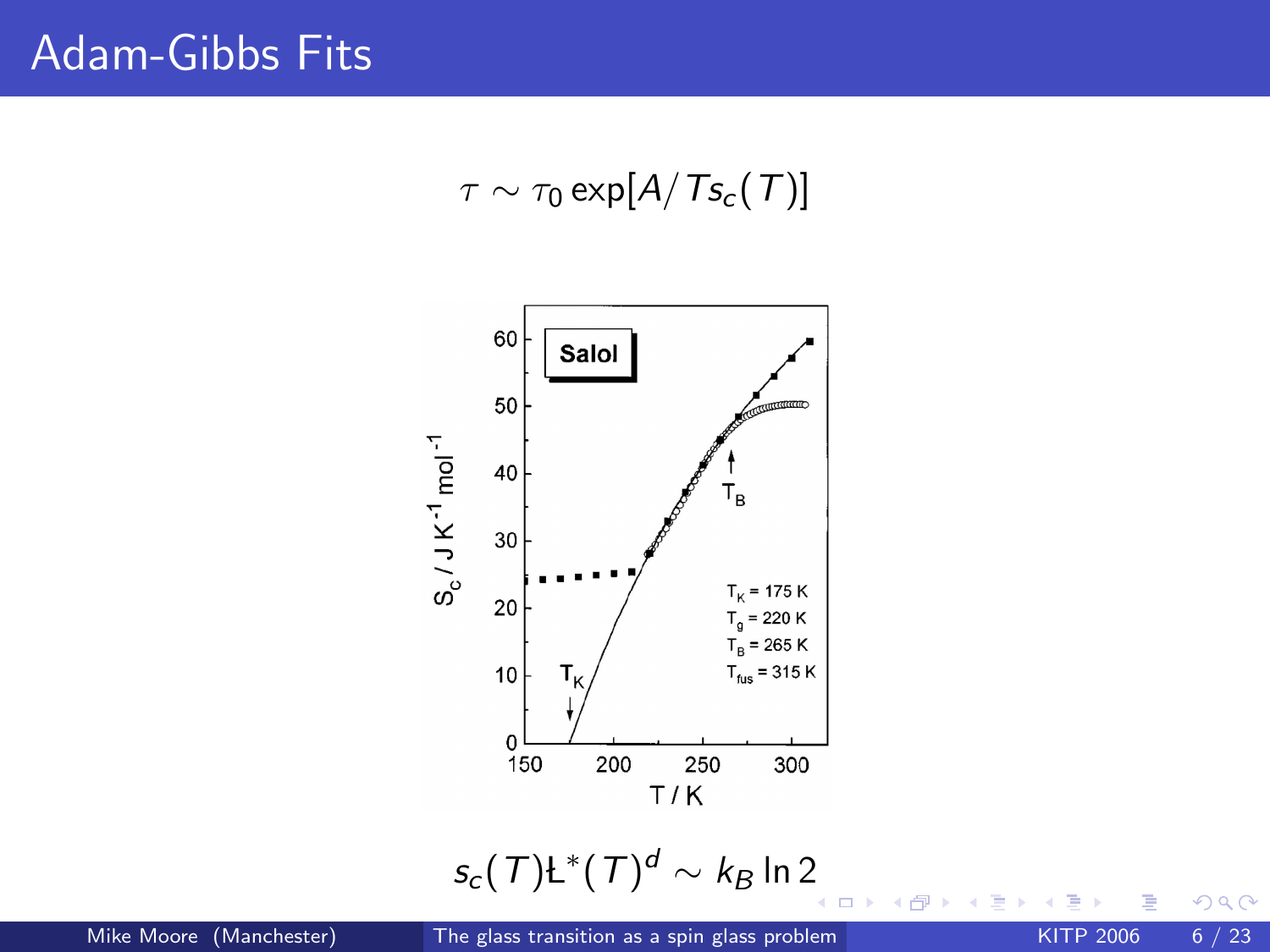- The apparent divergence of  $\eta$  at  $T_0$
- The apparent vanishing of  $s_c(T)$  at  $T_K$
- The closeness of  $T_0$  and  $T_K$  for many glasses
- A growing lengthscale *L*∗(*T*)

All suggest a thermodynamic glass transition as  $T \rightarrow T_0$ .

- We believe that for *d* < 6 no actual transition exists.
- But in fragile glasses transition may be avoided i.e.

 $L^*(T_0) \gg$  interparticle distance.

(Alas, probably not  $\gg$  in reality!)

• In strong glasses

<span id="page-6-0"></span>*L*<sup>∗</sup>( $T_0$ ) ∼ interparticle distance

and hence not even an avoided transition.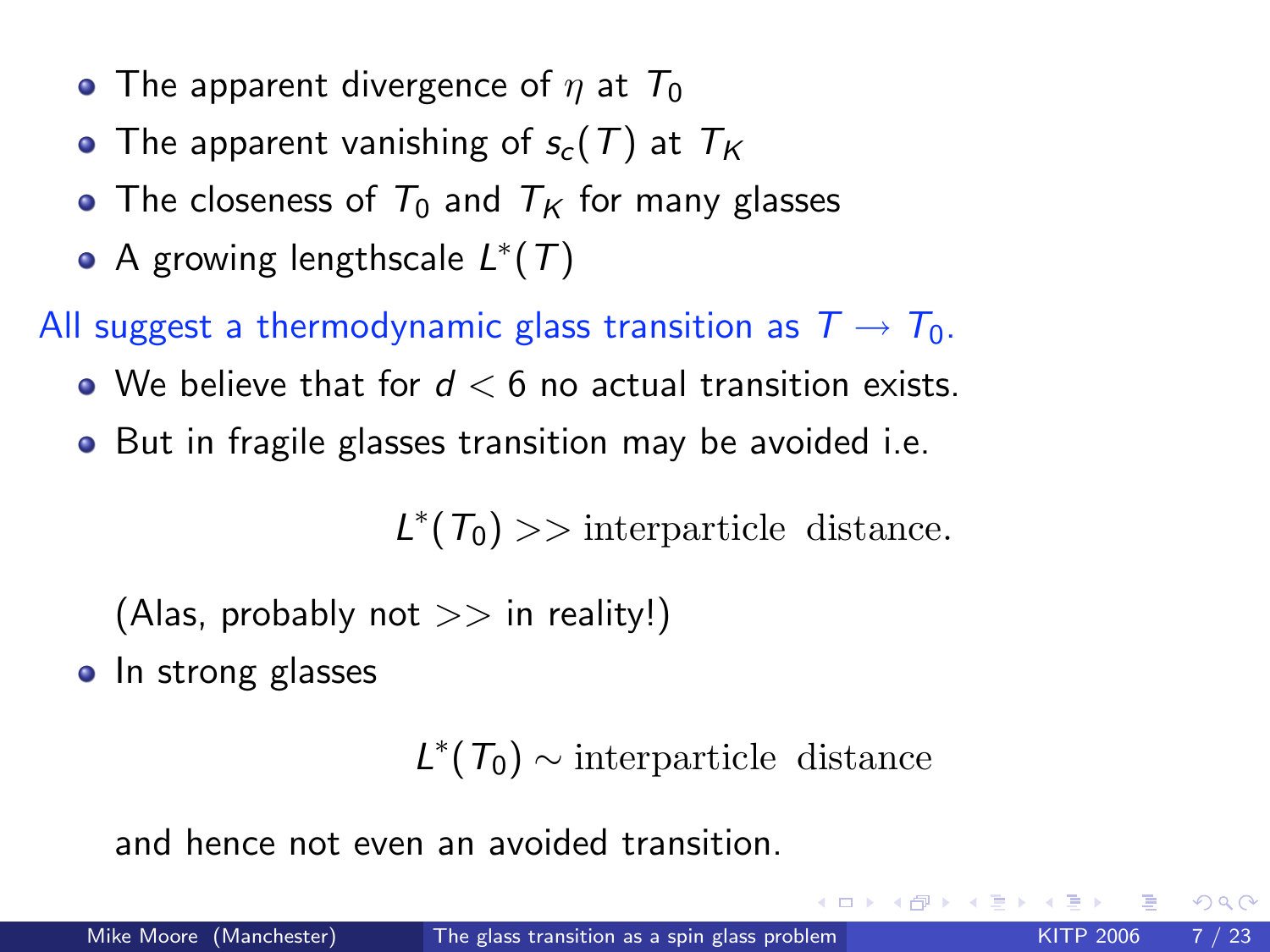# Effective Potential Formalism

(cf Franz and Parisi, Dzero et al.) Define the overlap

 $p_c(\mathbf{r}) = \delta \rho_1(\mathbf{r}) \delta \rho_2(\mathbf{r})$ 

between two configurations of density variations  $\delta \rho = \rho - \langle \rho \rangle$  in two copies of the liquid. Compute the constrained partition function by averaging over the density configurations in the first copy:

$$
Z[p_c(\mathbf{r}), \delta \rho_2(\mathbf{r})] = \langle \delta(p_c(\mathbf{r}) - \delta \rho_1(\mathbf{r}) \delta \rho_2(\mathbf{r})) \rangle_{\rho_1}.
$$

The effective potential is given by averaging the free energy with respect to the density configurations in the first copy

$$
\Omega[p_c(\mathbf{r})] = -T \langle \ln Z[p_c, \delta \rho_2] \rangle_{\rho_2}.
$$

Use the replica trick to average the logarithm

$$
\ln Z = \lim_{n \to 0} (Z^n - 1)/n.
$$

Use an integral representat[ion](#page-6-0) of the delta function[.](#page-8-0)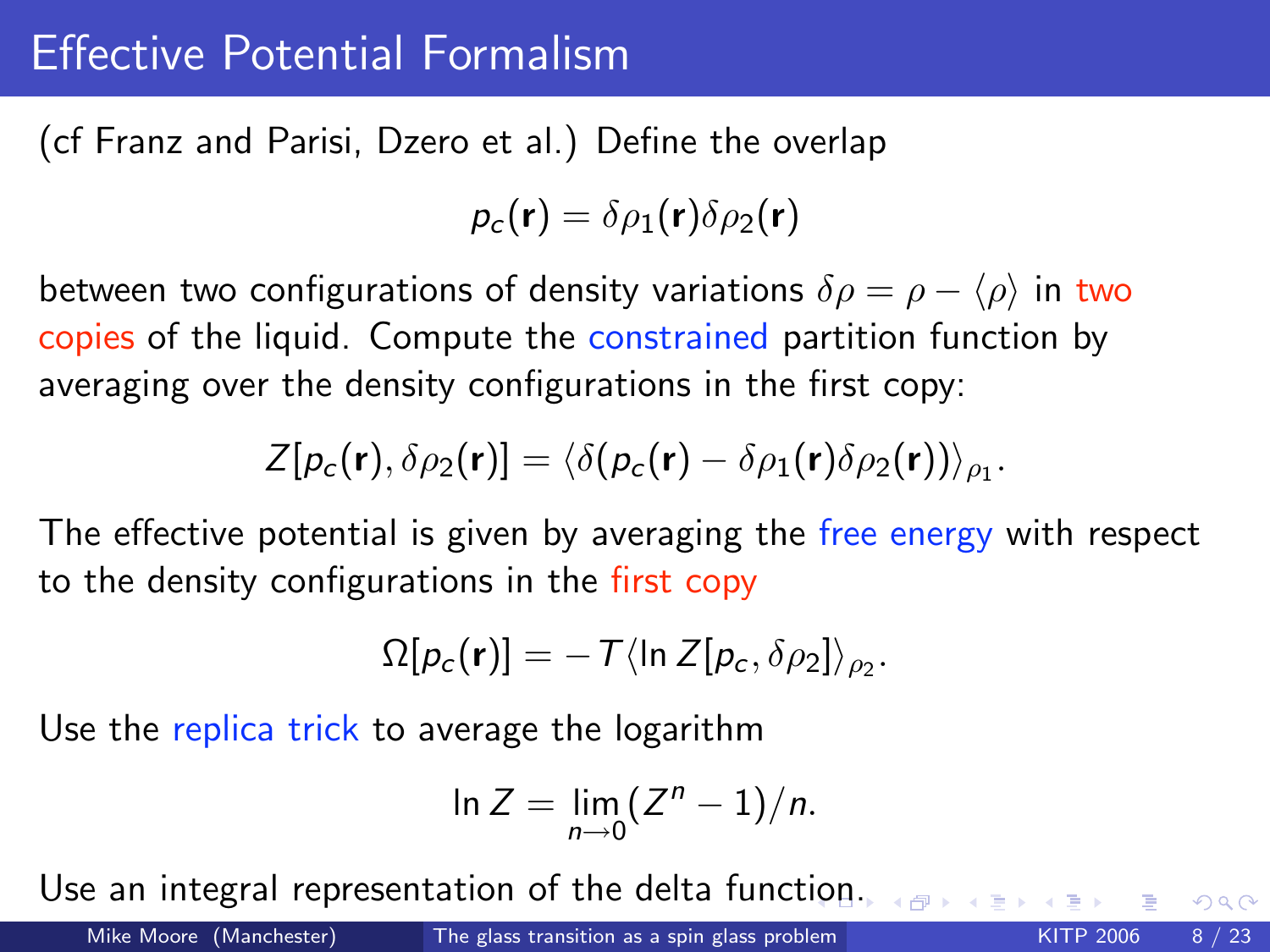$$
\Omega[\rho_c(\mathbf{r})] = -T \int \prod_{\alpha} \frac{\mathcal{D}\lambda_{\alpha}}{2\pi} \exp \left[ i \sum_{\alpha} \int d\mathbf{r} \lambda_{\alpha}(\mathbf{r}) \rho_c(\mathbf{r}) \right] \times \left\langle \left\langle \exp \left[ -i \sum_{\alpha} \int d\mathbf{r} \delta \rho_1^{\alpha}(\mathbf{r}) \delta \rho_2(\mathbf{r}) \lambda_{\alpha}(\mathbf{r}) \right] \right\rangle_{\rho_2} \right\rangle_{\rho_1^{\alpha}}.
$$

Average over  $\rho_1^{\alpha}$  and  $\rho_2$  by cumulant expansions.

<span id="page-8-0"></span> $\Box$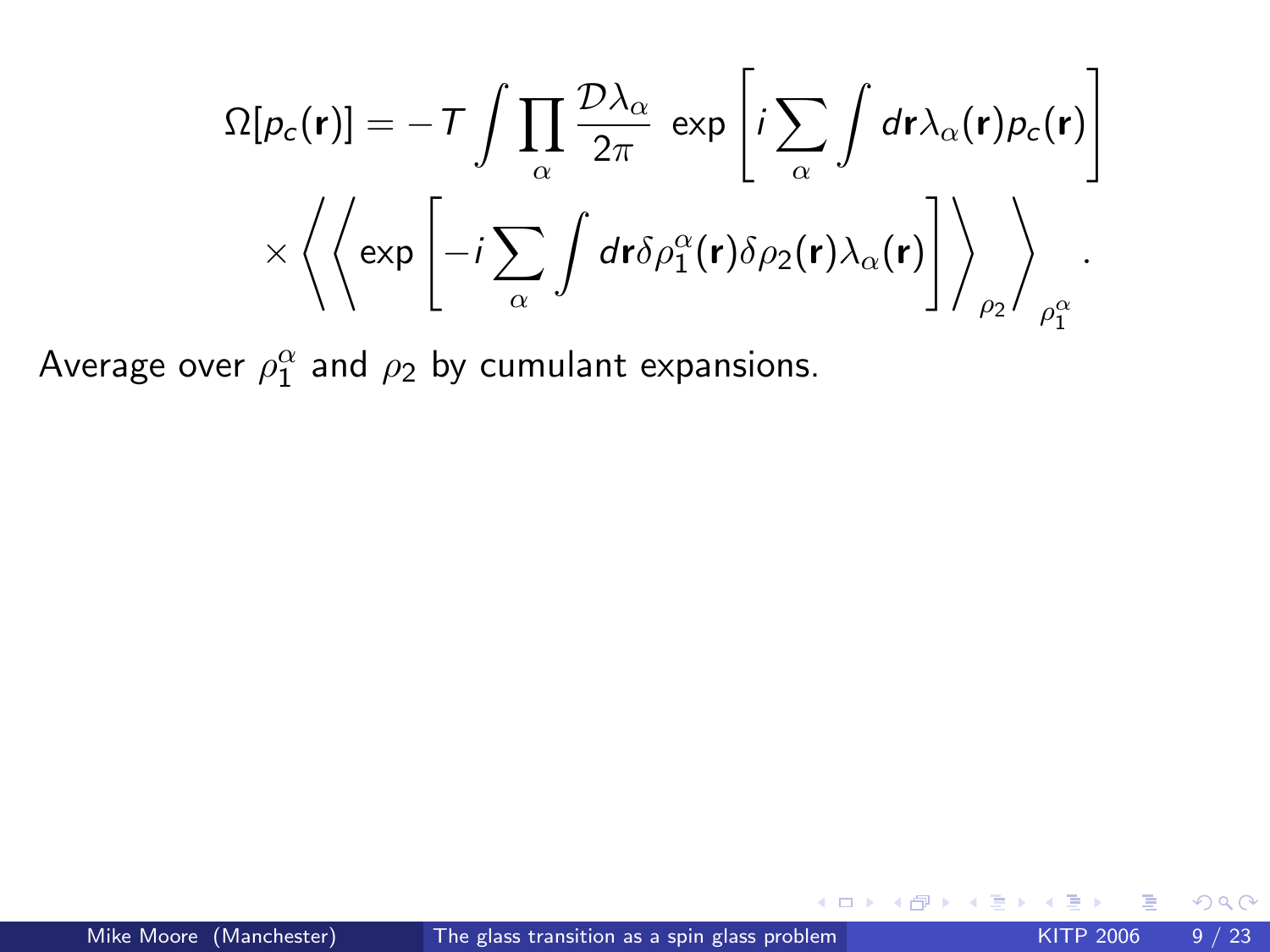$$
\Omega[\rho_c(\mathbf{r})] = -T \int \prod_{\alpha} \frac{\mathcal{D}\lambda_{\alpha}}{2\pi} \exp \left[ i \sum_{\alpha} \int d\mathbf{r} \lambda_{\alpha}(\mathbf{r}) \rho_c(\mathbf{r}) \right] \times \left\langle \left\langle \exp \left[ -i \sum_{\alpha} \int d\mathbf{r} \delta \rho_1^{\alpha}(\mathbf{r}) \delta \rho_2(\mathbf{r}) \lambda_{\alpha}(\mathbf{r}) \right] \right\rangle_{\rho_2} \right\rangle_{\rho_1^{\alpha}}.
$$

Average over  $\rho_1^\alpha$  and  $\rho_2$  by cumulant expansions. The integrals can be expressed in terms of liquid-state correlation functions like

$$
G(\mathbf{r}_1, \mathbf{r}_2) = \langle \delta \rho(\mathbf{r}_1) \delta \rho(\mathbf{r}_2) \rangle, \qquad G(\mathbf{r}_1, \mathbf{r}_2, \mathbf{r}_3) = \langle \delta \rho(\mathbf{r}_1) \delta \rho(\mathbf{r}_2) \delta \rho(\mathbf{r}_3) \rangle.
$$

$$
\Omega[p_c(\mathbf{r})] \simeq -T \int \prod_{\alpha} \frac{\mathcal{D}\lambda_{\alpha}}{2\pi} \exp \left[ i \sum_{\alpha} \int d\mathbf{r} \lambda_{\alpha}(\mathbf{r}) p_c(\mathbf{r}) \right]
$$

$$
\times \exp \left[ -\frac{1}{2} \int d1 d2 G^2(1, 2) \sum_{\alpha} \lambda_{\alpha}(1) \lambda_{\alpha}(2) \right]
$$

$$
\times \exp \left[ \frac{i}{6} \int d1 d2 d3 G^2(1, 2, 3) \sum_{\alpha} \lambda_{\alpha}(1) \lambda_{\alpha}(2) \lambda_{\alpha}(3) \right]
$$

Mike Moore (Manchester) The glass [transition](#page-0-0) as a spin glass problem KITP 2006 9 / 23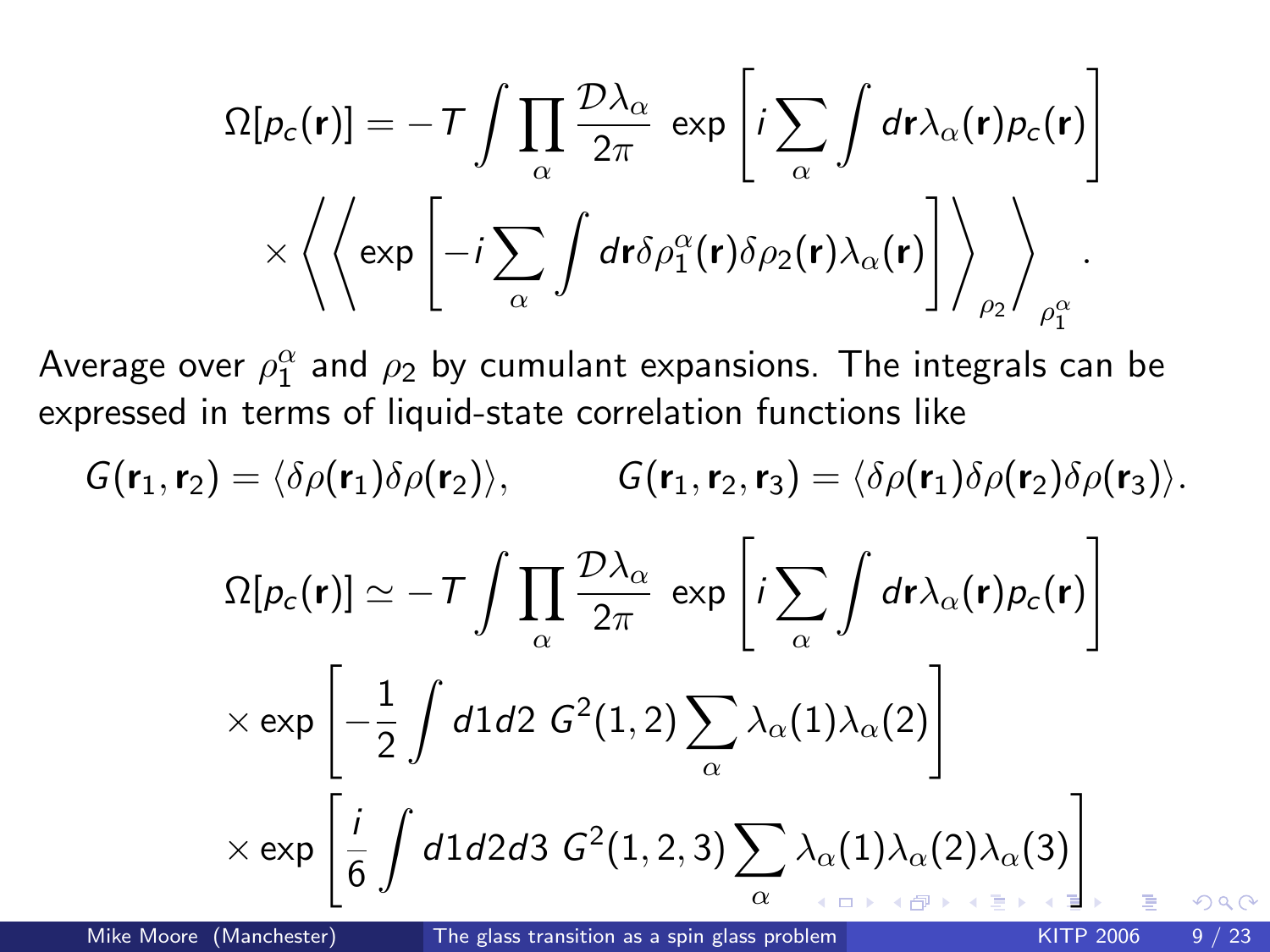Define  $q_{\alpha\beta}(\mathbf{r}) = \lambda_{\alpha}(\mathbf{r})\lambda_{\beta}(\mathbf{r})$  for  $\alpha \neq \beta$ . Insert into the expression for  $\Omega$  the identity

$$
1 = \int \prod_{\alpha < \beta} \mathcal{D} q_{\alpha\beta} \int \prod_{\alpha < \beta} \frac{\mathcal{D} u_{\alpha\beta}}{2\pi} \exp[i \sum_{\alpha < \beta} \int d\mathbf{r} \ u_{\alpha\beta}(\mathbf{r}) (q_{\alpha\beta}(\mathbf{r}) - \lambda_{\alpha}(\mathbf{r}) \lambda_{\beta}(\mathbf{r}))]
$$

Trace out the  $\lambda_{\alpha}$  fields. To cubic order in  $u_{\alpha\beta}$ ,

$$
\Omega[p_c(\mathbf{r})] \sim -T \int \prod_{\alpha < \beta} \mathcal{D}q_{\alpha\beta} \int \prod_{\alpha < \beta} \frac{\mathcal{D}u_{\alpha\beta}}{2\pi} \exp[i \sum_{\alpha < \beta} \int d\mathbf{r} \ u_{\alpha\beta}(\mathbf{r}) q_{\alpha\beta}(\mathbf{r})]
$$
  
\n
$$
\times \exp[\frac{i}{2} \sum_{\alpha < \beta} \int d1 d2 d3 A(1,2,3) u_{\alpha\beta}(1) p_c(2) p_c(3)]
$$
  
\n
$$
\times \exp[-\frac{1}{2} \sum_{\alpha < \beta} \int d1 d2 B(1,2) u_{\alpha\beta}(1) u_{\alpha\beta}(2)]
$$
  
\n
$$
\times \exp[\frac{i}{6} \sum_{(\alpha,\beta,\gamma)} \int d1 d2 d3 C(1,2,3) u_{\alpha\beta}(1) u_{\beta\gamma}(2) u_{\gamma\alpha}(3)]
$$
  
\n
$$
\times \exp[\frac{i}{6} \sum_{\alpha < \beta} \int d1 d2 d3 D(1,2,3) u_{\alpha\beta}(1) u_{\alpha\beta}(2) u_{\alpha\beta}(3)].
$$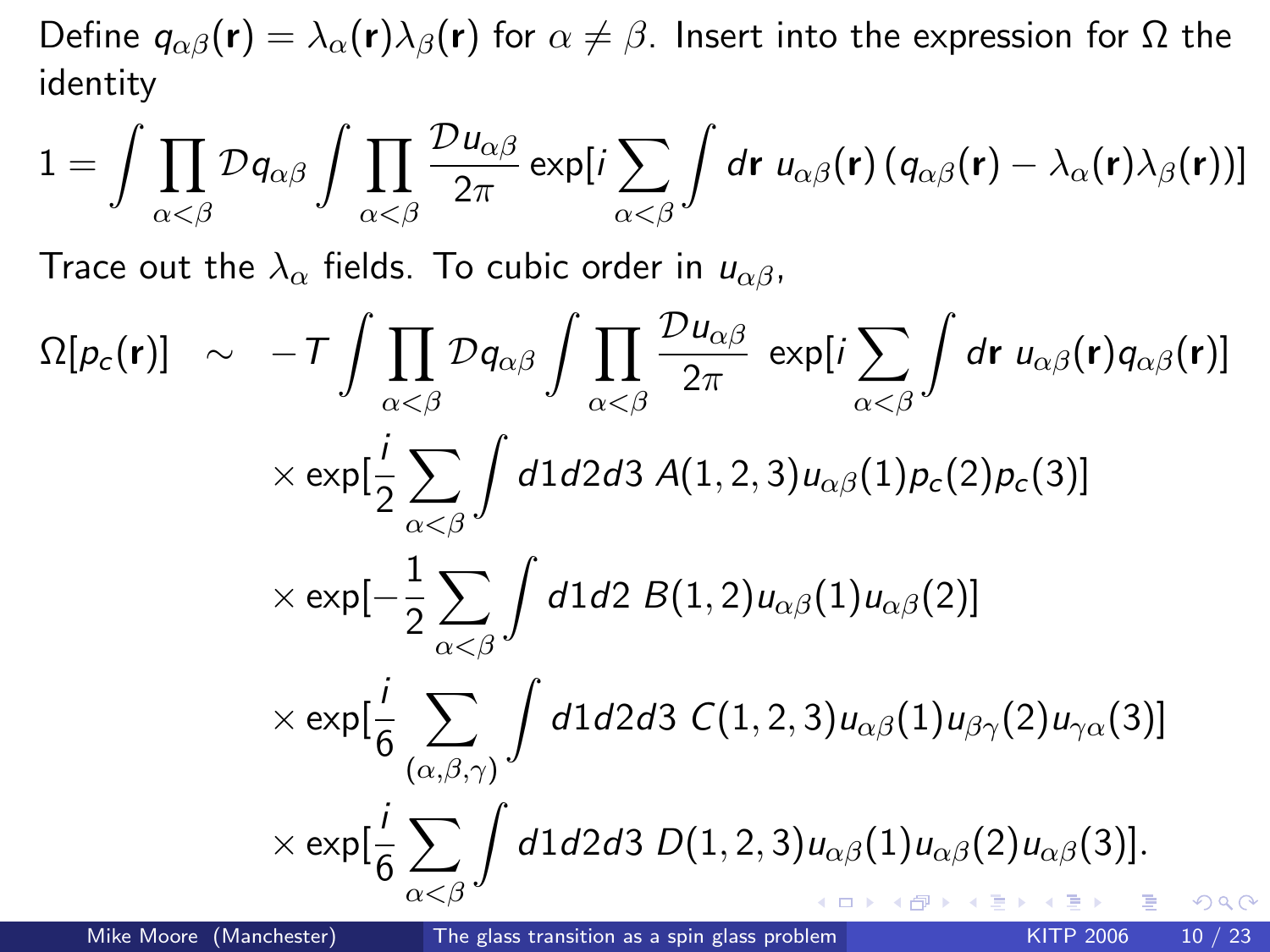The coefficients *A*,*B*, *C* and *D* are given, to the lowest order, by

$$
A(1,2,3) \simeq K(1,3)K(2,3),
$$
  
\n
$$
B(1,2) \simeq K^2(1,2),
$$
  
\n
$$
C(1,2,3) \simeq K(1,2)K(2,3)K(3,1),
$$
  
\n
$$
D(1,2,3) \simeq -\int \prod_{i=4}^{9} d\mathbf{r}_i G^2(4,5,6)G^2(7,8,9)
$$
  
\n
$$
\times K(1,4)K(1,7)K(2,5)K(2,8)K(3,6)K(3,9).
$$

K is defined via

$$
\int d3K(1,3)\left[G^2(3,2)\right]=\delta(12).
$$

All these coefficients are in principle calculable from liquid state theory. Finally we trace out the  $u_{\alpha\beta}$  to get an effective Hamiltonian  $H[q_{\alpha\beta}]$ .

<span id="page-11-0"></span>k,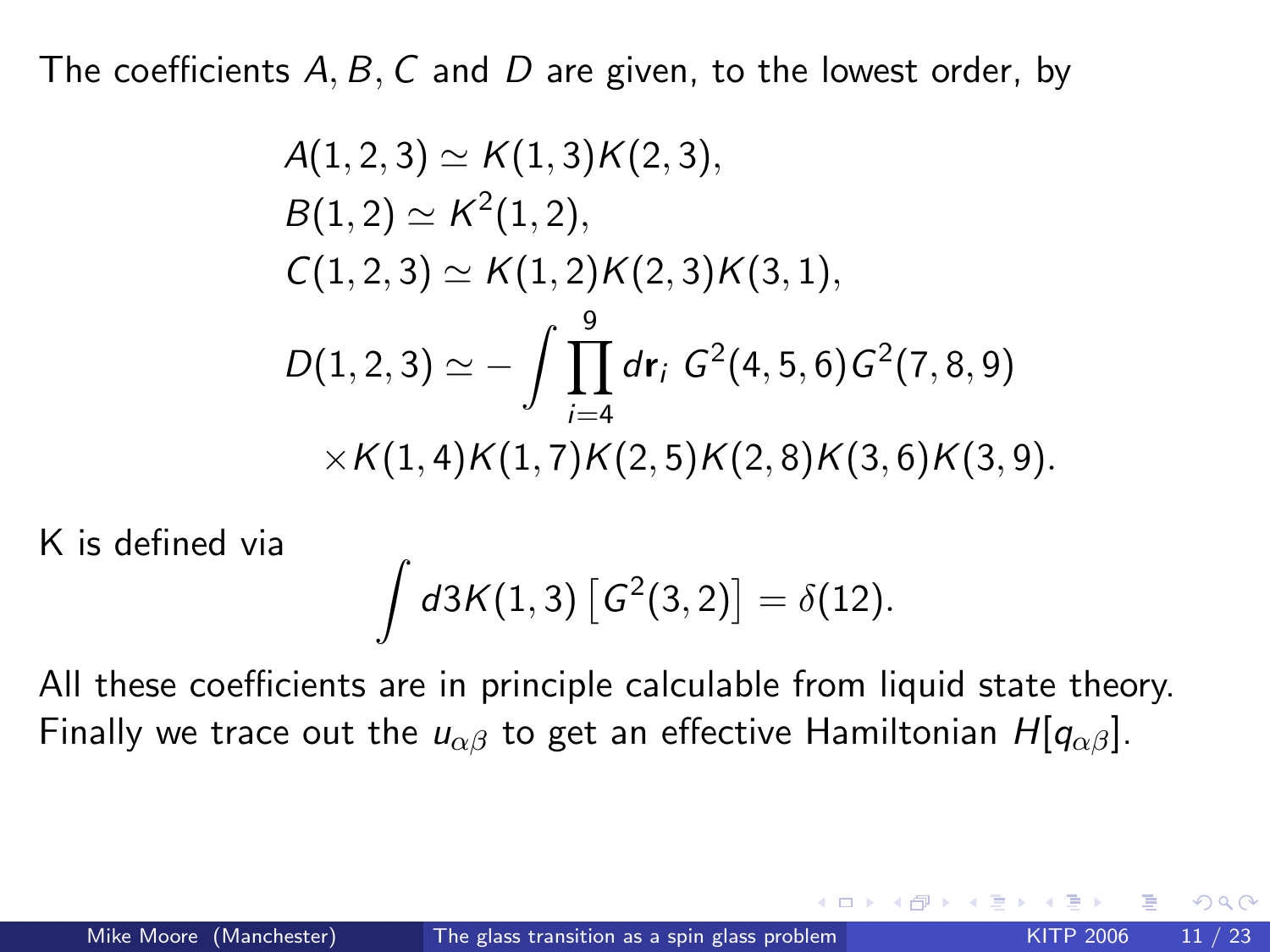$$
\Omega[\rho_c] \sim \int \prod_{\alpha < \beta} \mathcal{D}q_{\alpha\beta} \exp[-H[q]].
$$

There are terms in  $H[q_{\alpha\beta}]$  like  $p^{2k}_c q^{k'}_{\alpha\beta}$  with integers  $k$  and  $k'$  i.e.  $H$  is an even function of  $p_c(\mathbf{r})$ .  $p_c(\mathbf{r})$  is determined from the condition

$$
\delta\Omega/\delta p_c=0,
$$

so  $p_c(\mathbf{r}) = 0$  is always a solution and holds in the liquid phase. Then to cubic order

$$
H[q] = \int d\mathbf{r} \left\{ \frac{c}{2} \sum_{\alpha < \beta} (\nabla q_{\alpha\beta}(\mathbf{r}))^2 + \frac{t}{2} \sum_{\alpha < \beta} q_{\alpha\beta}^2(\mathbf{r}) - \frac{w_1}{6} \text{Tr } q^3(\mathbf{r}) - \frac{w_2}{3} \sum_{\alpha < \beta} q_{\alpha\beta}^3(\mathbf{r}) \right\}.
$$

The coefficients *c*,*t*,*w*<sup>1</sup> and *w*<sup>2</sup> will be functions of the temperature and density of the liquid, with smooth dependence o[n](#page-11-0) t[he](#page-13-0)[m](#page-11-0).  $QQ$ 

Mike Moore (Manchester) The glass [transition](#page-0-0) as a spin glass problem KITP 2006 12 / 23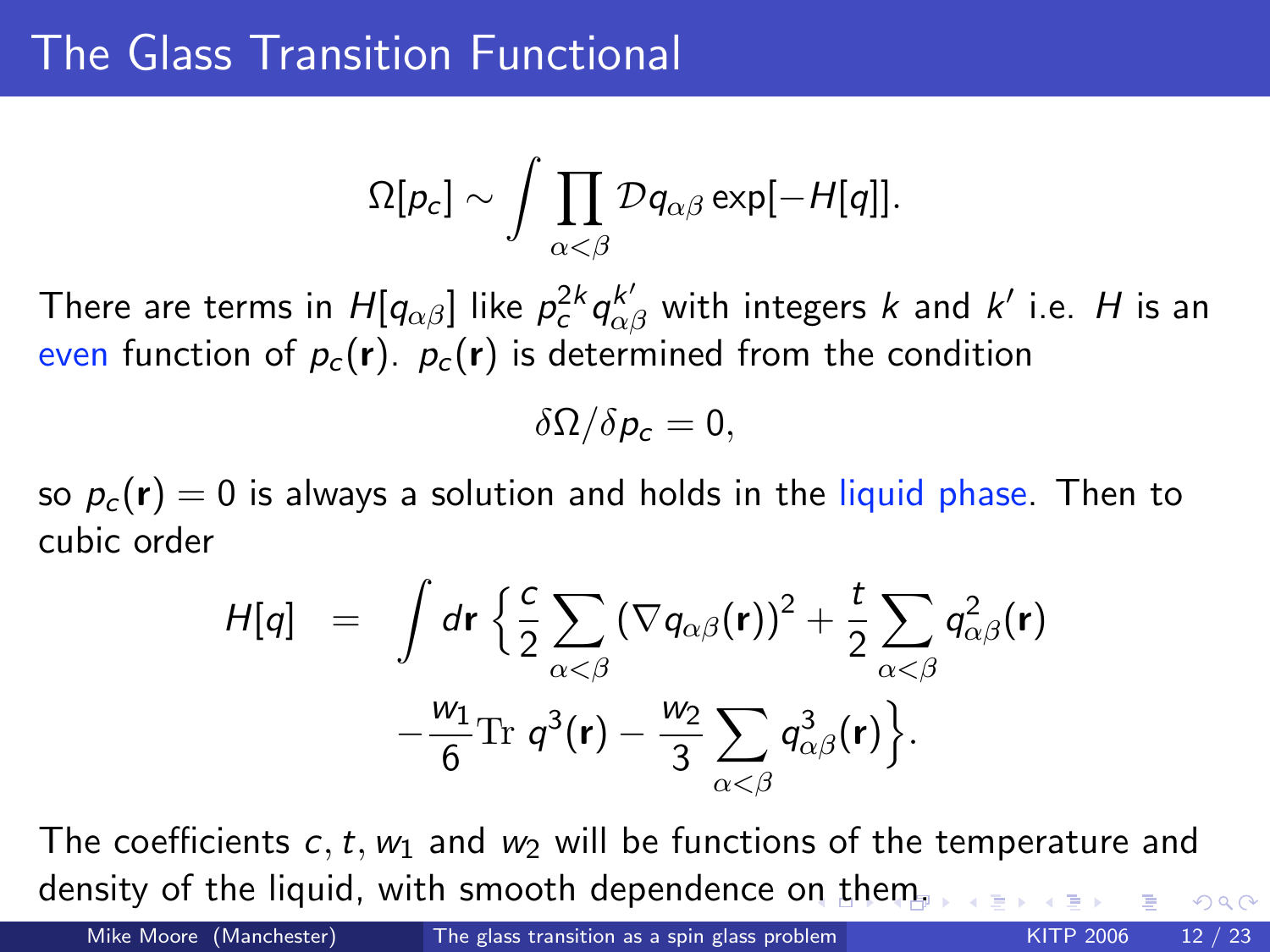- The same replica functional arises in studies of the p-spin model (and also Potts models).
- If  $w_2/w_1 > 1$  there are two transitions at mean-field level, a dynamic transition at *T<sup>A</sup>* and a first-order thermodynamic glass transition at  $T_K$  (below which  $p_c(r)$  becomes non-zero).

$$
0--------------T_{K}-------T_{A}---------------
$$

- Glass phase ( $T < T_K$ ) has one-step replica symmetry breaking (1RSB) order.
- Above *TA*, dynamics parallels that in mode-coupling theory.

<span id="page-13-0"></span>つへへ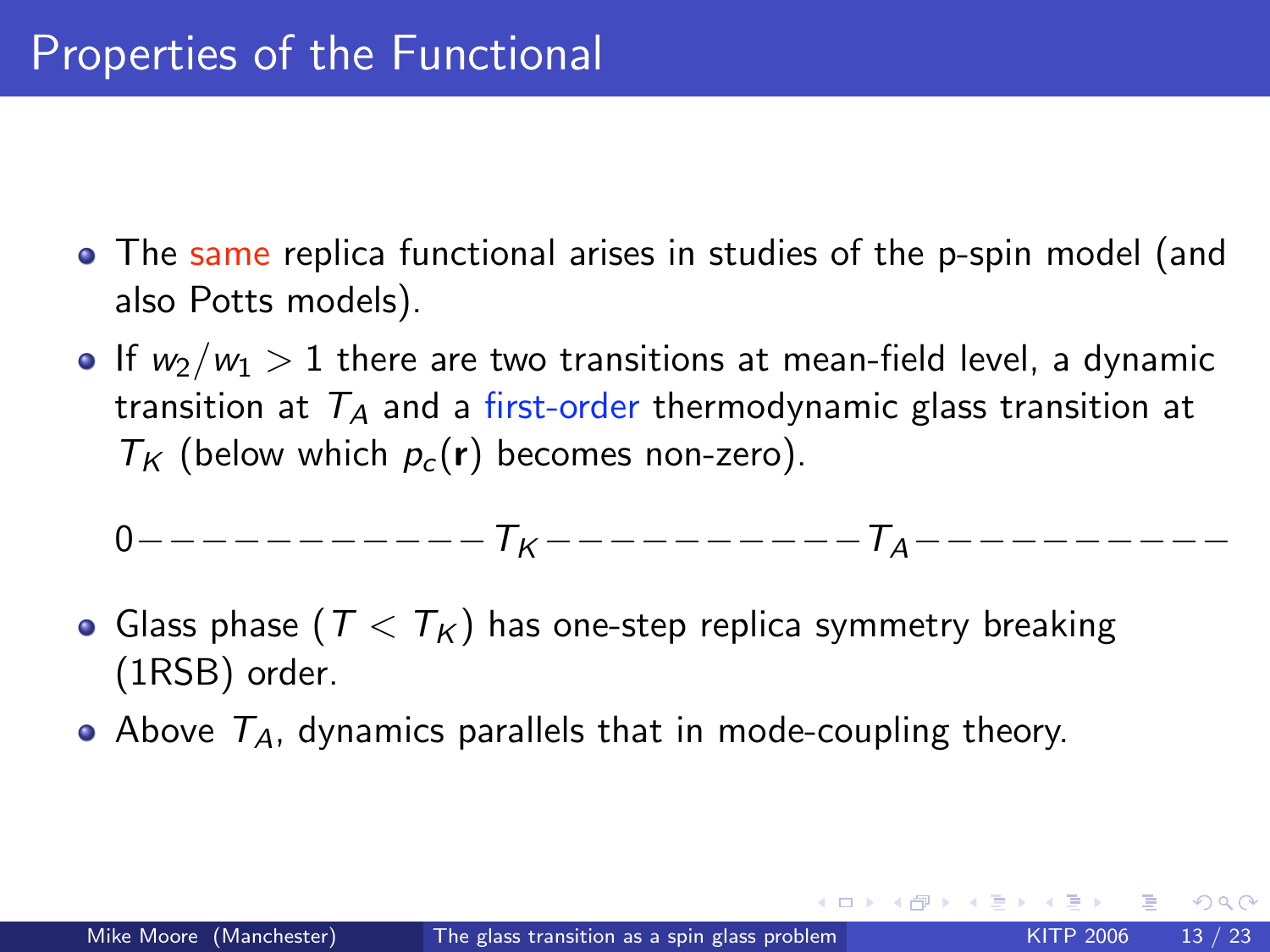# Beyond the mean-field approximation

- Outside mean-field theory no true dynamical transition *T<sup>A</sup>* exists as true metastable states do not exist in finite dimensions.
- $\bullet$  Outside mean-field theory the 1RSB phase below  $T_K$  does not exist. It is destroyed by thermal excitation of large droplets: the free energy cost of a droplet of linear extent *L* falls as exp(−*L*/ξ).
- Numerical studies of the 10-state Potts models in three dimensions: no sign of MCT like effects or a glass transition or growing lengthscales. (All visible at mean-field level).
- When  $w_2/w_1 < 1$  a continuous transition to a glass state with full RSB can exist at least if  $d \geq 6$ . Moore and Drossel showed that this transition (if any) was in the

same universality class as that of an Ising spin glass in a field.

$$
\mathcal{H}=-\sum_{}J_{ij}S_iS_j-h\sum_iS_i.
$$

つひひ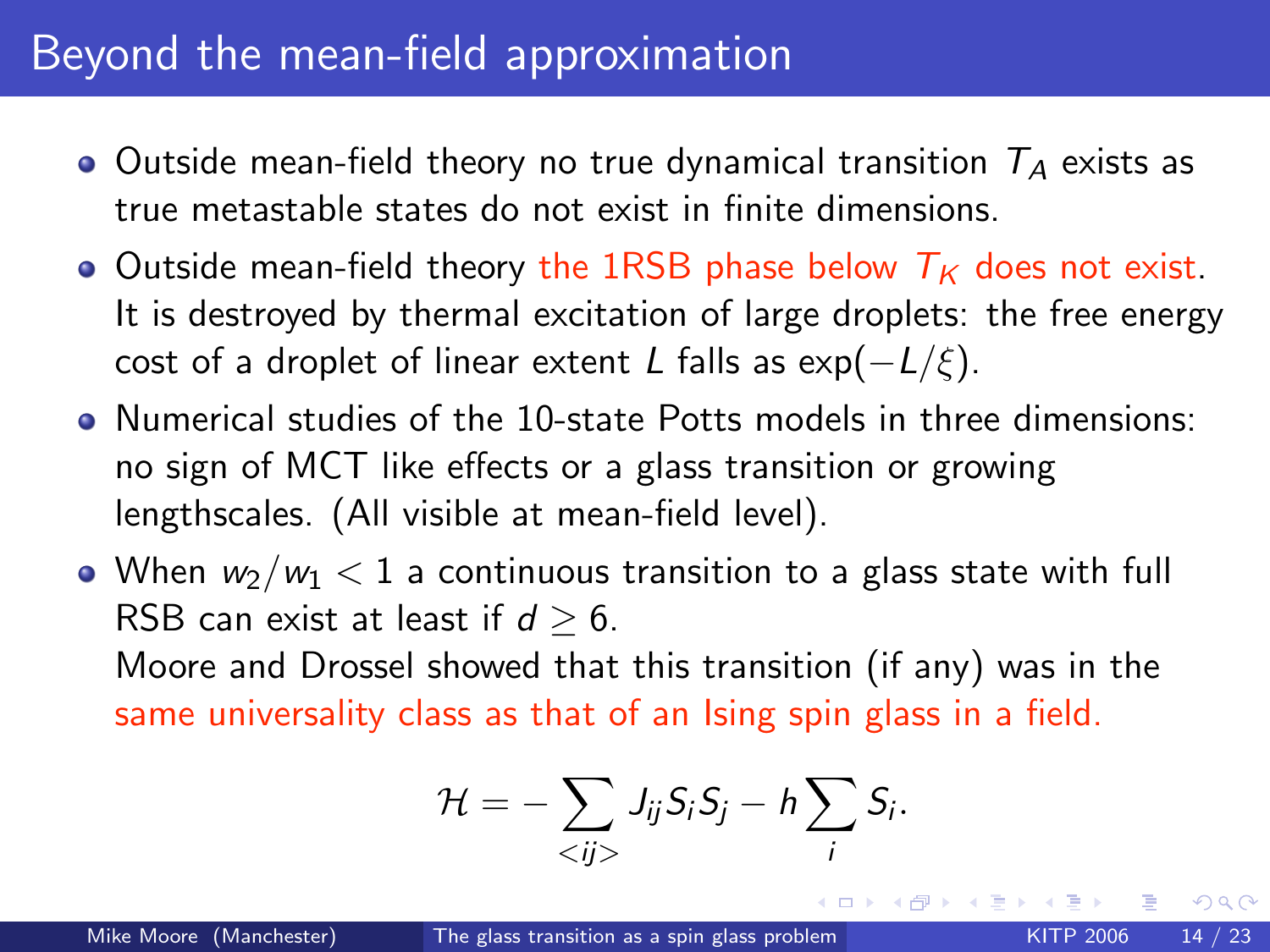- **•** de Almeida-Thouless (AT) line at which there is a continuous 'replica symmetry breaking transition'. Exists at mean-field level and possibly for all  $d > 6$ ?
- No transition for *d* < 6 (Moore 2005) based on perturbative analysis of diagrams.
- Bray and Roberts (1981) failed to find a fixed point in an  $\epsilon$  expansion in  $6 - \epsilon$  dimensions – no transition when  $d < 6$ ?



つひひ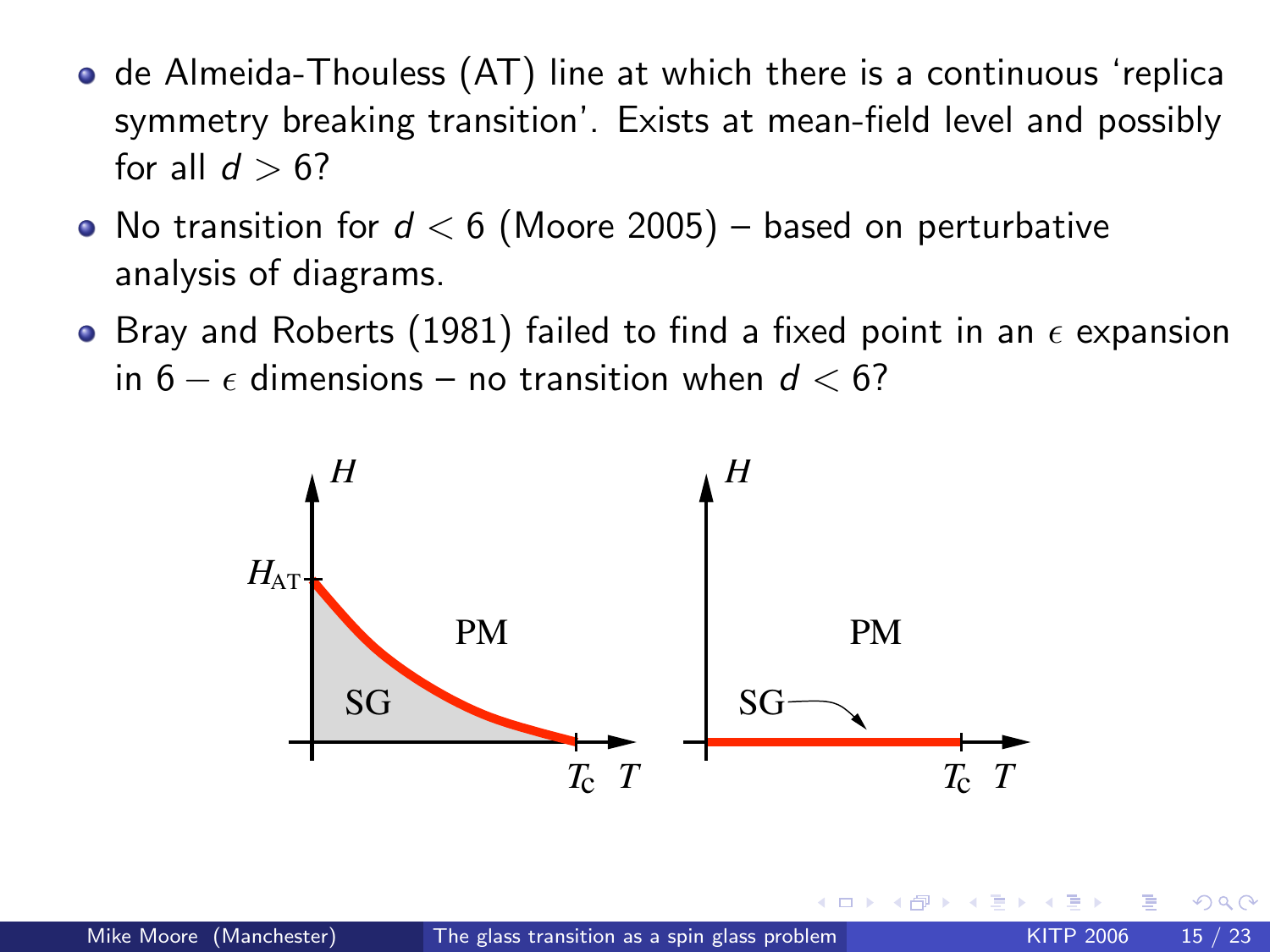• Replicated spin glass functional in a field:

$$
H[q] = \int d\mathbf{r} \left\{ \frac{c}{2} \sum_{\alpha < \beta} (\nabla \tilde{q}_{\alpha\beta}(\mathbf{r}))^2 + \frac{t}{2} \sum_{\alpha < \beta} \tilde{q}_{\alpha\beta}^2(\mathbf{r}) -\frac{w_1}{6} \text{Tr } \tilde{q}^3(\mathbf{r}) - h^2 \sum_{\alpha < \beta} \tilde{q}_{\alpha\beta}(\mathbf{r}) \right\}.
$$

- The Edwards-Anderson order parameter is  $\tilde{q} = \sum_i \langle S_i \rangle^2 / N$  and is always non-zero when  $h \neq 0$ .
- We will take  $T \approx T_0 \ll T_c$ , so  $\tilde{q}$  is  $\approx 1$ .
- Then the term in the glass functional

$$
\frac{w_2}{3}\sum_{\alpha<\beta}q_{\alpha\beta}^3\approx \frac{w_2}{3}\sum_{\alpha<\beta}\langle q_{\alpha\beta}^2\rangle q_{\alpha\beta}\approx h^2\sum_{\alpha<\beta}q_{\alpha\beta}.
$$

so

$$
h^2 \sim \frac{w_2}{3} \langle q_{\alpha\beta}^2 \rangle \sim w_2
$$

as when  $\mathcal{T} \approx \mathcal{T}_0 \ll \mathcal{T}_c$ ,  $\langle q^2_{\alpha\beta}\rangle \sim {\rm constant}$ , independent of  $\alpha$  and  $\beta$ .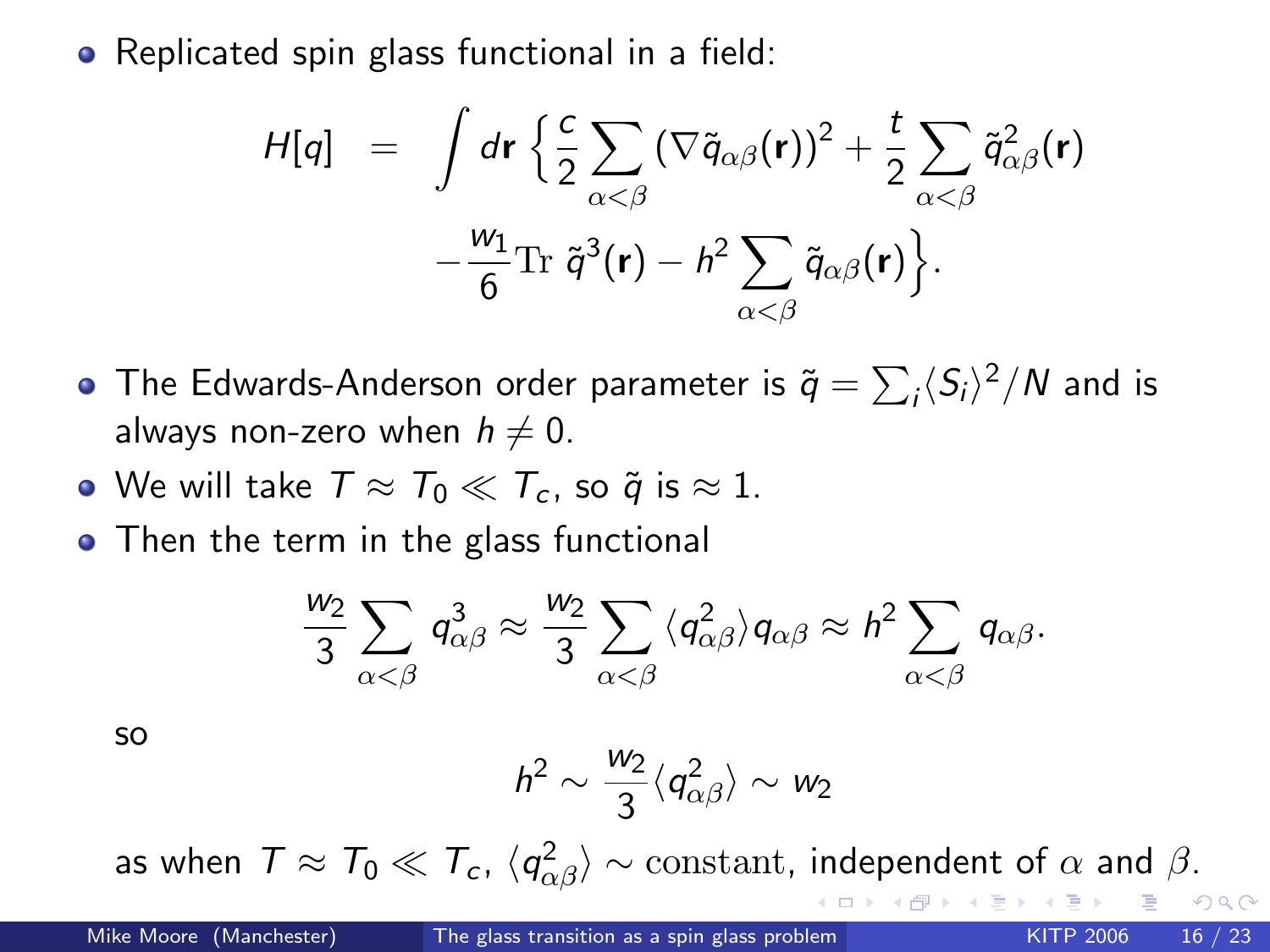Lengthscales in real glasses have not become large enough to apply droplet scaling ideas.

One-dimensional Ising spin glass – useful illustration:

$$
\mathcal{H}=-\sum_i J_i S_i S_{i+1}-h\sum_i S_i.
$$

Size of domains (droplet scaling):  $\xi$  at  $T = 0$ :  $J\xi^{\theta} \sim h\xi^{d/2}$ For  $d = 1$ ,  $\theta = -1$ , so  $\xi \sim h^{-2/3}$ ξ(*T*) and *S* can be exactly calculated by RG decimation.

つひひ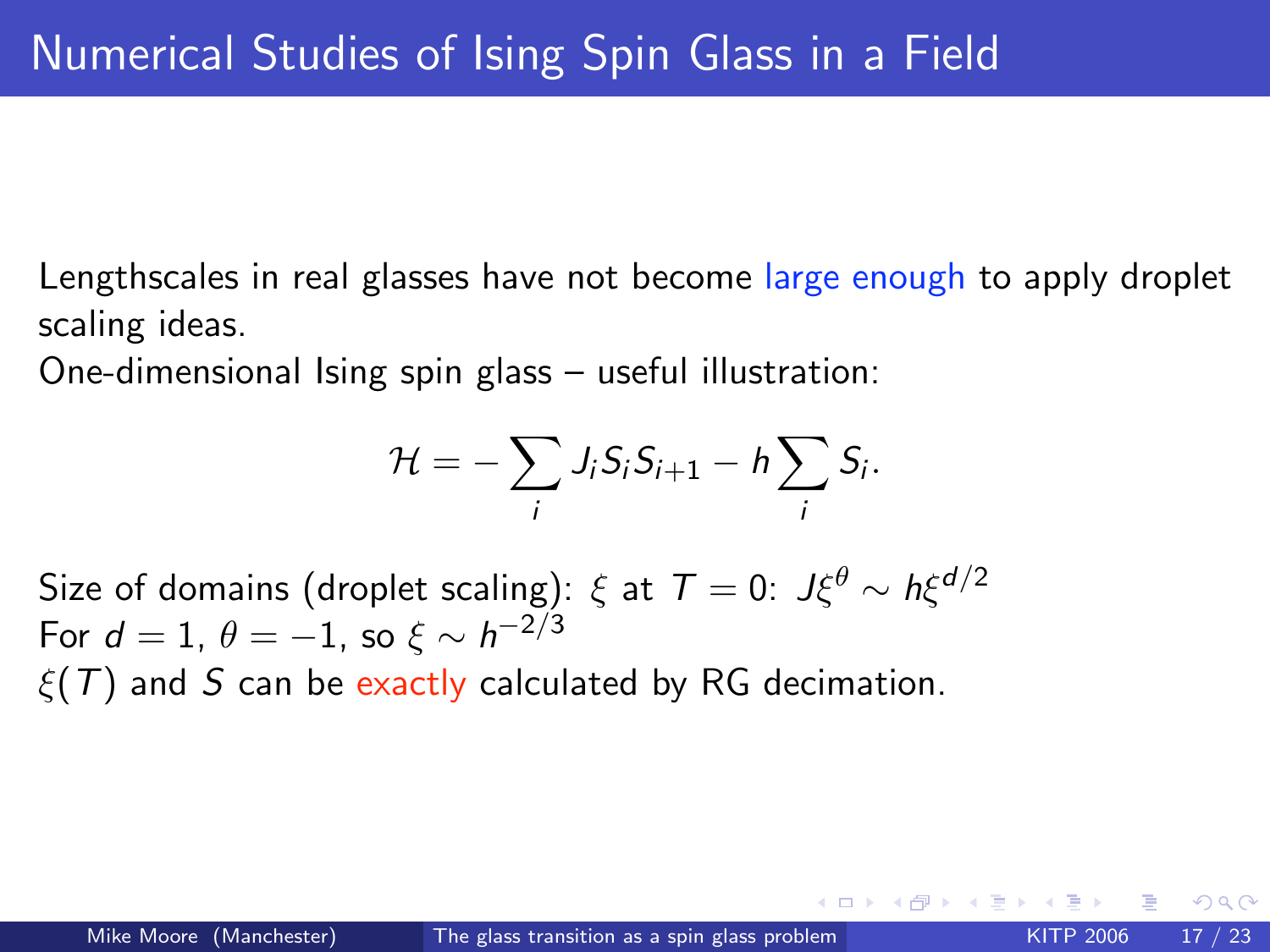

4日)

k. b. メモト

活

∍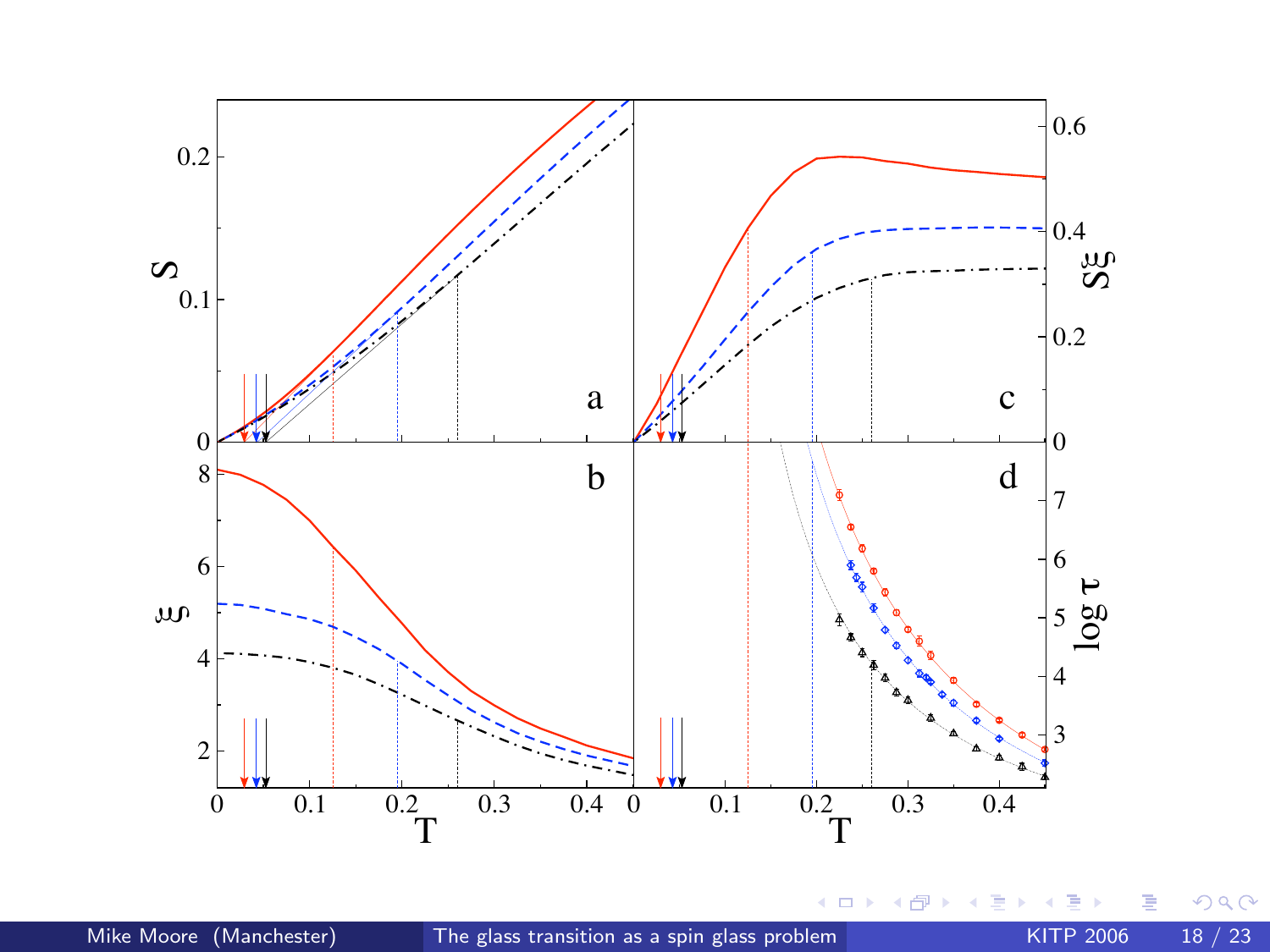Relaxation time 
$$
\tau
$$
:  $\langle S_i(t_W)S_i(t+t_W)\rangle_c \sim \exp(-(t/\tau)^{\beta})$ 



Vogel-Fulcher fit:  $\tau = \tau_0 \exp[A/(T - T_0)]$ 

- $\bullet$  *T*<sup>0</sup> is similar to *T*<sup>*K*</sup>.
- But all this is curve-fitting!

There will be no singularity at  $T_0$ .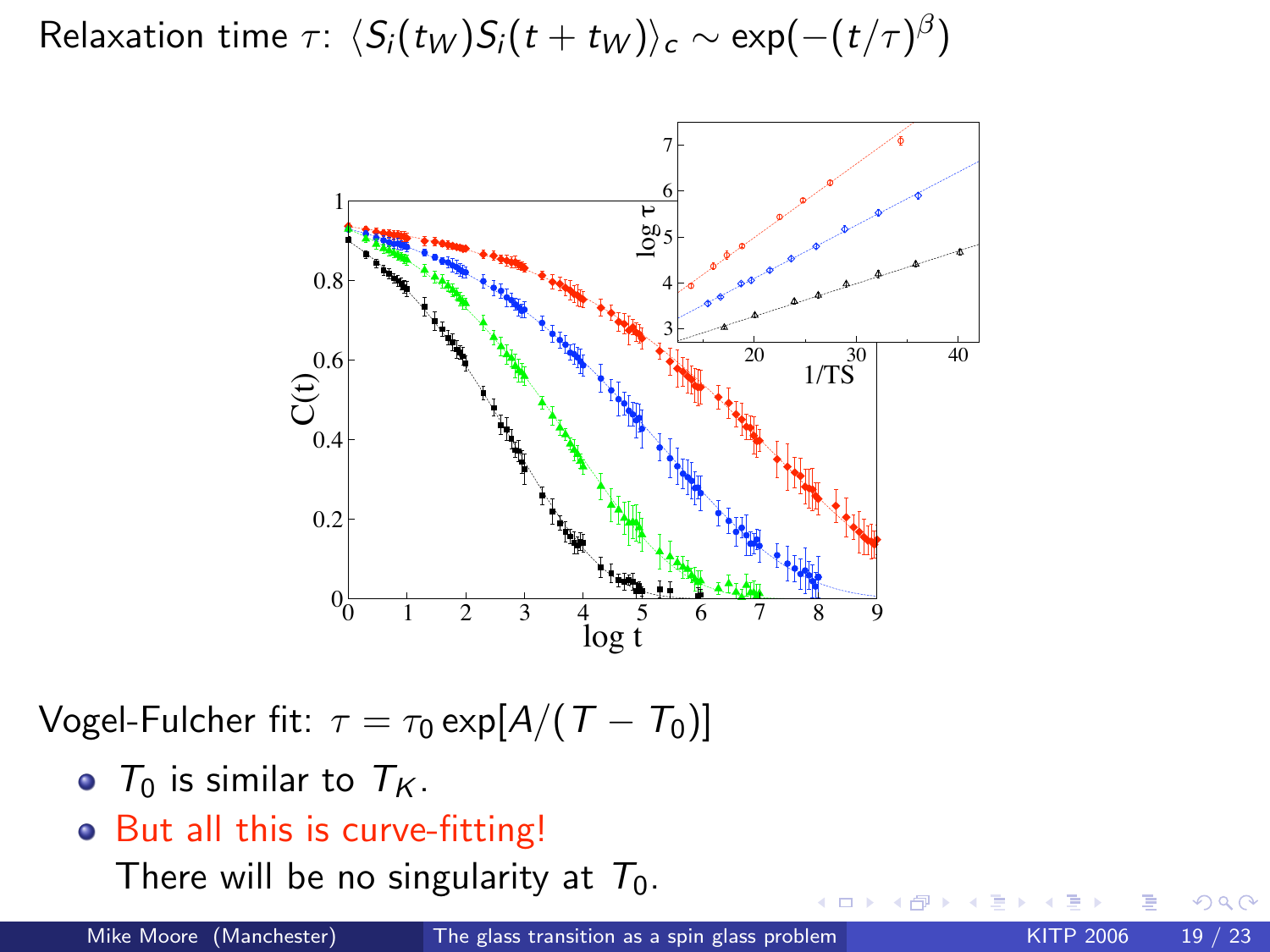# Three dimensions: Midgal-Kadanoff approximation



Mike Moore (Manchester) The glass [transition](#page-0-0) as a spin glass problem  $KITP 2006 20 / 23$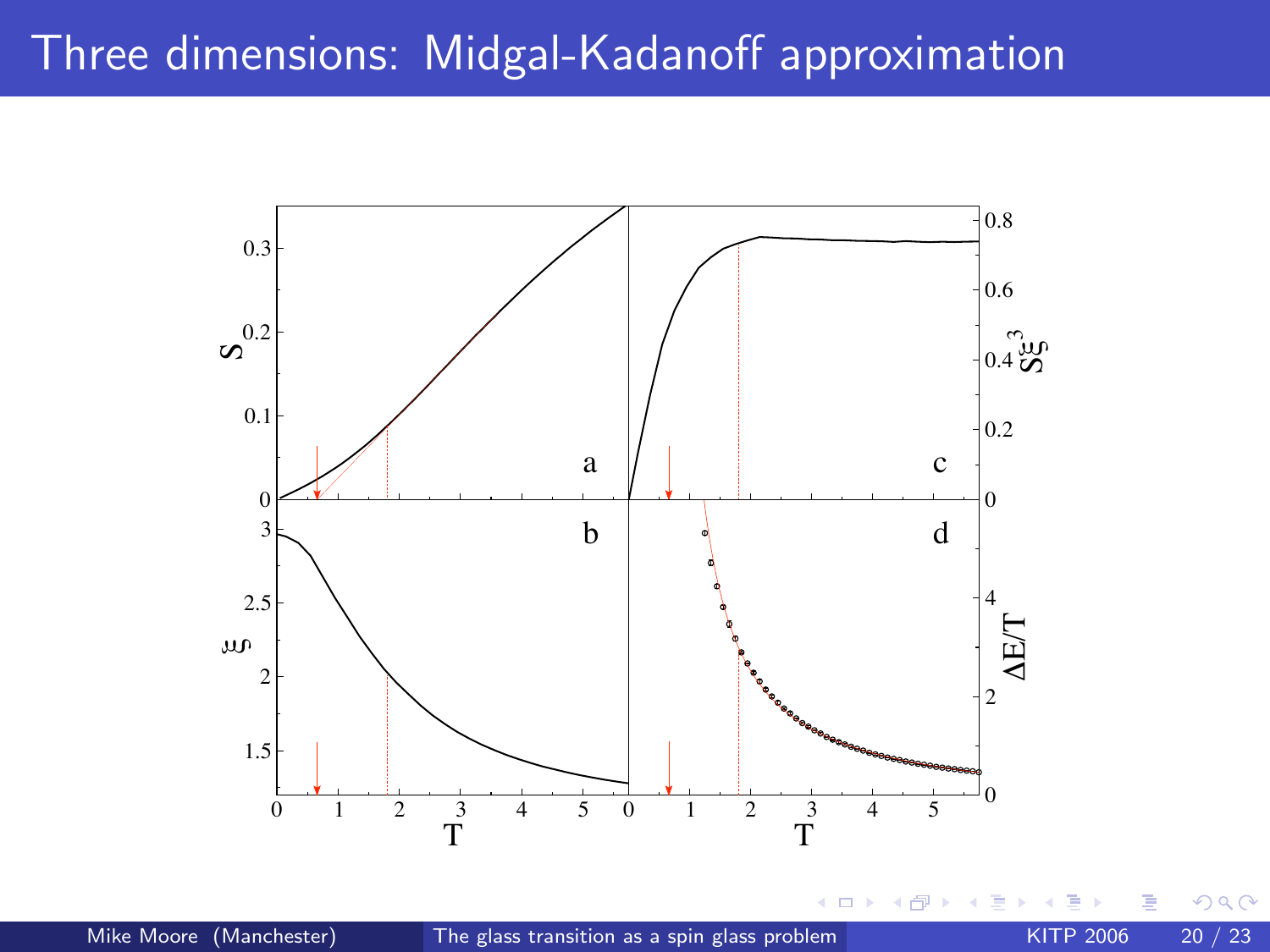β, ∆*Cp*, *T<sup>K</sup>* versus fragility *D* in *d* = 1 and *d* = 3.



 $\Delta \mathcal{C}_p \sim 1/D$  experimentally.

 $2Q$